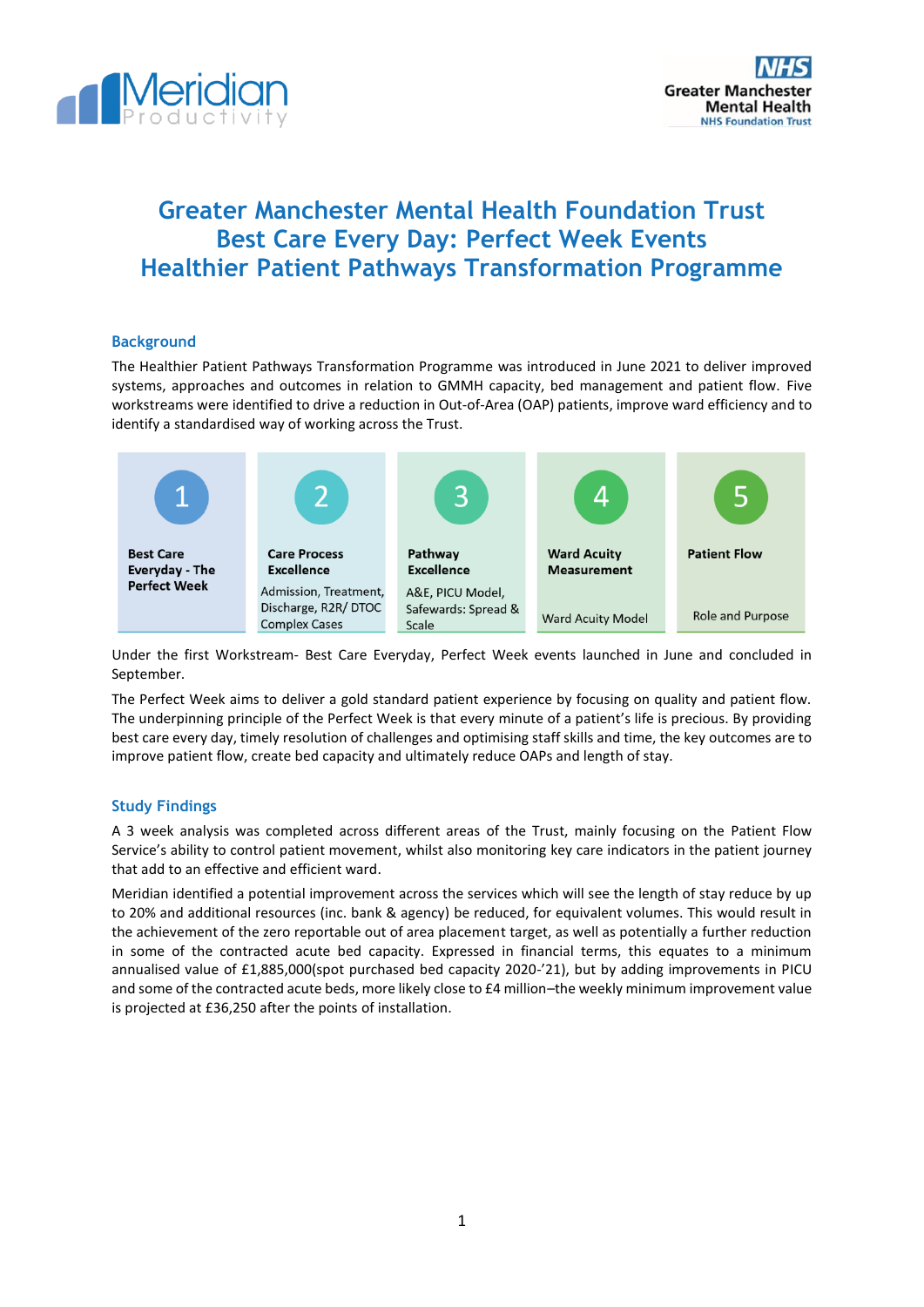



# **Project**

Each Division participated in two planning workshops prior to the actual Perfect Week that outlined the programme goals, the Bronze, Silver and Gold approach to escalation with each division identifying a lead who would support flow via established escalation routes. Key tools such as the Sit-Rep and the Discharge Countdown Tool, assisting with the review of the front door pressure, allocation and escalation of actions and review of barriers to discharge were agreed. During the workshops colleagues were introduced to the Lean Approach and participated in the identification of key change ideas from pre-admission to discharge, to be taken forward during the Perfect Week using QI methodology. Senior leaders and clinical colleagues from both inpatient, urgent care and community services, alongside key stakeholders such as Commissioners, colleagues from Acute Hospitals, Adult Social Care and other local services participated in the planning workshops and daily Bronze, Silver and Gold meetings.

The approach and progress of the Perfect Week was also reviewed at weekly Lead Consultant meetings.

The overarching programme goals of the Perfect Week:



Specific discharge targets were set for each Division, with a vision to have zero reportable OAPs during the perfect week and an attempt to repatriate OAPs wherever possible depending on bed capacity. The baseline period for setting a weekly discharge target was February- April 2021, taking into account the average weekly CCG Admissions for each locality (including OAPs) and adding 5% on top (introducing a stretch target) for each Division to cater for optimal flow:

| <b>Division</b>           | <b>Bed Base</b> | <b>Average Weekly</b><br><b>Discharges (Feb-Apr</b><br>21) | % of baseline<br>discharges on bed<br>base | <b>Weekly Discharge</b><br><b>Target based on Feb-</b><br><b>Apr 21 CCG Admissions</b> |
|---------------------------|-----------------|------------------------------------------------------------|--------------------------------------------|----------------------------------------------------------------------------------------|
| <b>Bolton</b>             | 48              | 12.42                                                      | 25.9%                                      | 13                                                                                     |
| <b>Salford</b>            | 67              | 12.5                                                       | 18.7%                                      | 16                                                                                     |
| <b>North Manchester</b>   | 59              | 10.3                                                       | 17.5%                                      | 11                                                                                     |
| <b>Central Manchester</b> | 67              | 8.1                                                        | 12.1%                                      | 12                                                                                     |
| <b>South Manchester</b>   | 39              | 6.92                                                       | 17.8%                                      | 8                                                                                      |
| <b>Trafford</b>           | 49              | 6.13                                                       | 12.5%                                      | 8                                                                                      |
| Wigan                     | 48              | 11.26                                                      | 23.5%                                      | 16                                                                                     |

Although Central Manchester did not have a specific bed base leading to the Perfect Week, it was agreed in consultation with the Heads of Operations to split Park House wards to North and Central Manchester. The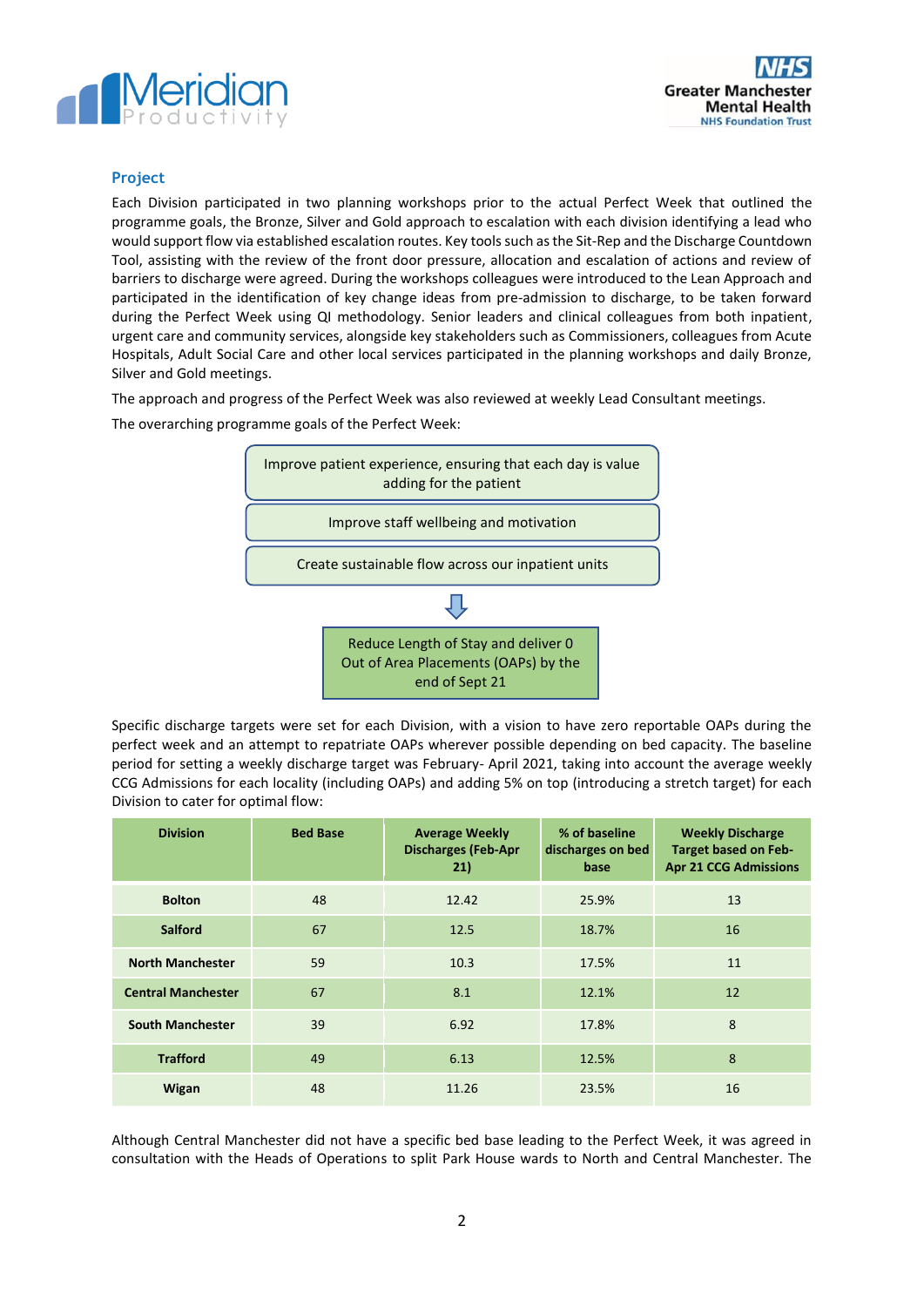



above targets for North and Central Manchester were calculated on bed base. Following completion of their Perfect Week, discharge targets were re-set based on admissions by GP postcode.

During the Perfect Week Divisions were monitoring the following key metrics relating to Patient Flow:



During the planning events, colleagues were invited to think about the perfect 'Gold Standard' patient experience that provides maximum patient support and significantly enhances patient flow and identify key change that could make a difference. Under four working groups (first contact, admission to inpatient ward, inpatient care episode and discharge pathway) a total of 42 changes ideas were generated across all Divisions. Most of the ideas were tested during the Perfect Week following a Plan-So-Study-Act cycle approach and certain ideas requiring longer term planning were saved for consideration in the future. Key themes from the change ideas were:

| Implement a Discharge Countdown Tool to support discharge processes via a<br>red and green approach |
|-----------------------------------------------------------------------------------------------------|
| Consistency in recording the purpose of admission and handover to the wards                         |
| Patient engagement in Care Planning from the beginning of admission and                             |
|                                                                                                     |
| document to be forwarded at 1 <sup>st</sup> MDT                                                     |
| MDT Review within 48 hours of admission with care coordinator and carer                             |
| involvement                                                                                         |
|                                                                                                     |
| Criteria Led Discharges - supporting non Consultant led discharges at weekends                      |
| Improved function of the Board Round and establishing these                                         |

In order to replicate the benefits of escalation procedures through the Bronze, Silver, Gold Meetings, an Escalation Process Flowchart was created to be tested by Divisions following the completion of the Perfect Week. The purpose of the flowchart is to provide a structure escalation process to ensure that any barriers are addressed promptly, avoiding unnecessary delays.

Following the completion of Perfect Week events, a 'Change Package' based on the key themes has been developed and will be introduced to all Divisions for monitoring and implementation via weekly Sustainment meetings. Furthermore, as part of the Care Process Excellence Workstream, key change ideas are incorporated in the Admission, Treatment and Discharge Standards following consultation with front line staff, clinicians and senior leaders.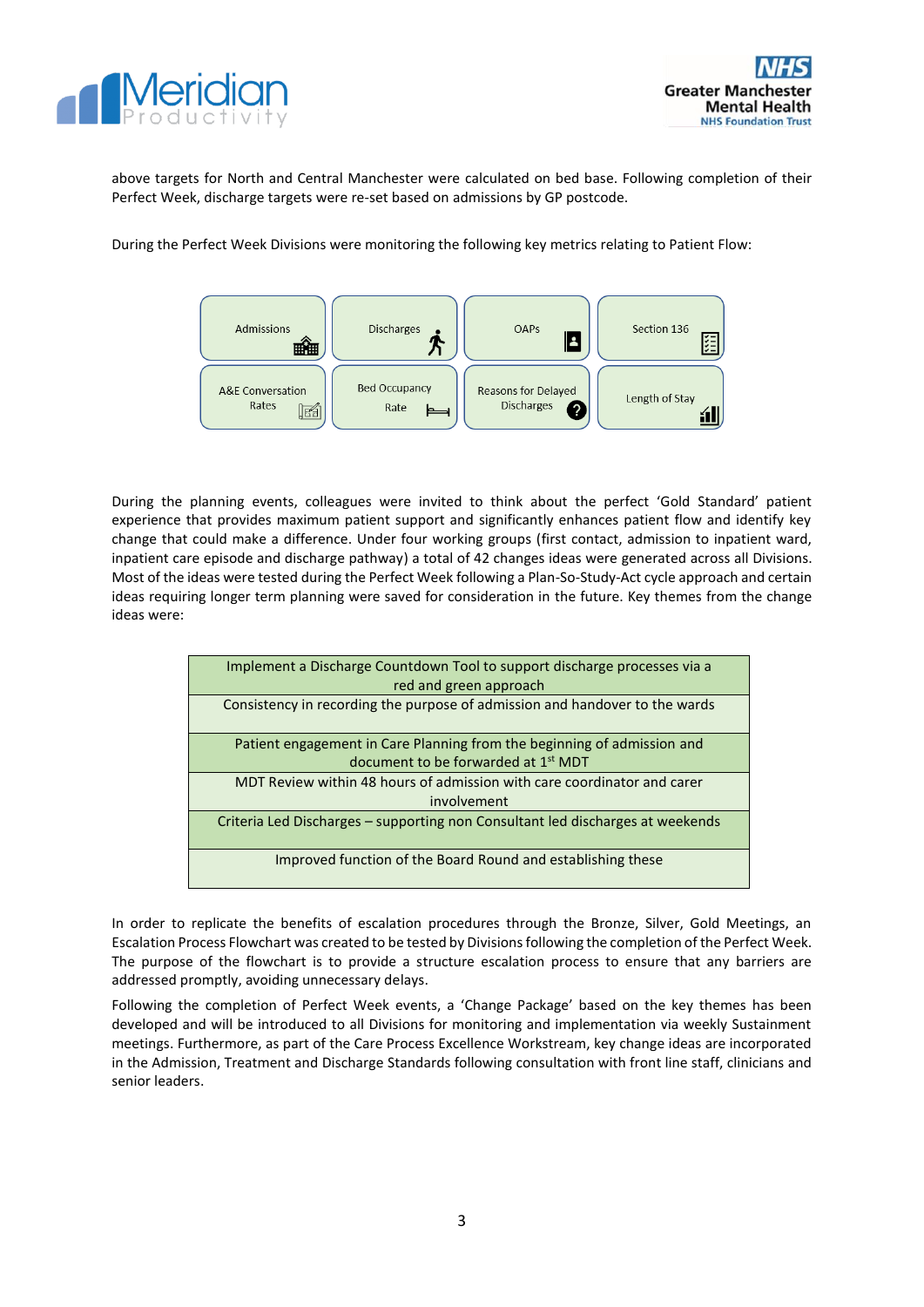



## **Results**

Following the completion of all the 'Perfect Week' events, the responsibility for patient flow is now allocated to the Divisions, allowing the Patient Flow Service to plan more proactively. There is a greater focus on determining value adding actions such as utilising the Discharge Countdown Tool to improve the knowledge of patient barriers. The 'Daily/Weekly Operating Report' measures the variance in discharge performance of all Divisions against the agreed target with the goal of creating capacity. A bi-weekly meeting with the Heads of Operations chaired by Associate Directors allow for effective follow up on the rationale behind variances and support is offered where needed.



The table below demonstrates performance against the baseline and discharge targets for each Division:

| <b>Division</b>           | <b>Bed</b><br><b>Base</b> | <b>Base: Avg</b><br>Weekly<br><b>Discharges</b><br>(Feb-Apr<br>21) | <b>Weekly</b><br><b>Discharge</b><br><b>Target</b> | Actual<br><b>Perfect</b><br>Week<br><b>Discharges</b> | <b>Perfect Week</b><br>performance %<br>against the<br>base | <b>Perfect Week</b><br>performance<br>% against<br>target | % of Perfect<br>Week<br>discharges<br>based on bed<br>base |
|---------------------------|---------------------------|--------------------------------------------------------------------|----------------------------------------------------|-------------------------------------------------------|-------------------------------------------------------------|-----------------------------------------------------------|------------------------------------------------------------|
| <b>Bolton</b>             | 48                        | 12.46                                                              | 13                                                 | 12                                                    | $-3.7\%$                                                    | $-7.7\%$                                                  | 25% 】                                                      |
| <b>Salford</b>            | 67                        | 12.5                                                               | 16                                                 | 18                                                    | 44%                                                         | 12.5%                                                     | 26.9%                                                      |
| <b>North Manchester</b>   | 59                        | 10.3                                                               | 11                                                 | 13                                                    | 26.2%                                                       | 18.2%                                                     | 22% 1                                                      |
| <b>Central Manchester</b> | 67                        | 8.1                                                                | 12                                                 | 13                                                    | 60.5%                                                       | 8.4% $\dagger$                                            | 19.4%                                                      |
| Wigan                     | 48                        | 11.26                                                              | 16                                                 | 15                                                    | 33.2%                                                       | $-6.3\%$                                                  | 31.3%                                                      |
| <b>South Manchester</b>   | 39                        | 6.29                                                               | 8                                                  | 11                                                    | 74.9%                                                       | 37.5%                                                     | 28.2%                                                      |
| <b>Trafford</b>           | 48                        | 6.13                                                               | 8                                                  | 3                                                     | $-51.1\%$                                                   | $-62.5%$                                                  | $6.3\%$                                                    |

Improvements were also noted on A&E conversion rates during the Perfect Week compared to the week before, highlighting that joint working during the Perfect Week facilitated identifying least restrictive alternatives to admission:

| <b>Division</b> | <b>Perfect Week</b><br><b>Referrals from</b><br>A&E | <b>Perfect Week</b><br><b>Admissions</b><br>via A&E | <b>Perfect Week A&amp;E</b><br><b>Conversion Rate</b> | <b>Week prior PW</b><br><b>A&amp;E Conversion</b><br>Rate | Performance<br><b>Comparison for</b><br><b>A&amp;E Conversion</b><br>Rates |
|-----------------|-----------------------------------------------------|-----------------------------------------------------|-------------------------------------------------------|-----------------------------------------------------------|----------------------------------------------------------------------------|
| <b>Bolton</b>   | 84                                                  |                                                     | 8.33%                                                 | 9.61%                                                     | 1.28%                                                                      |
| <b>Salford</b>  | 90                                                  |                                                     | 7.77%                                                 | 11.34%                                                    | 3.57%                                                                      |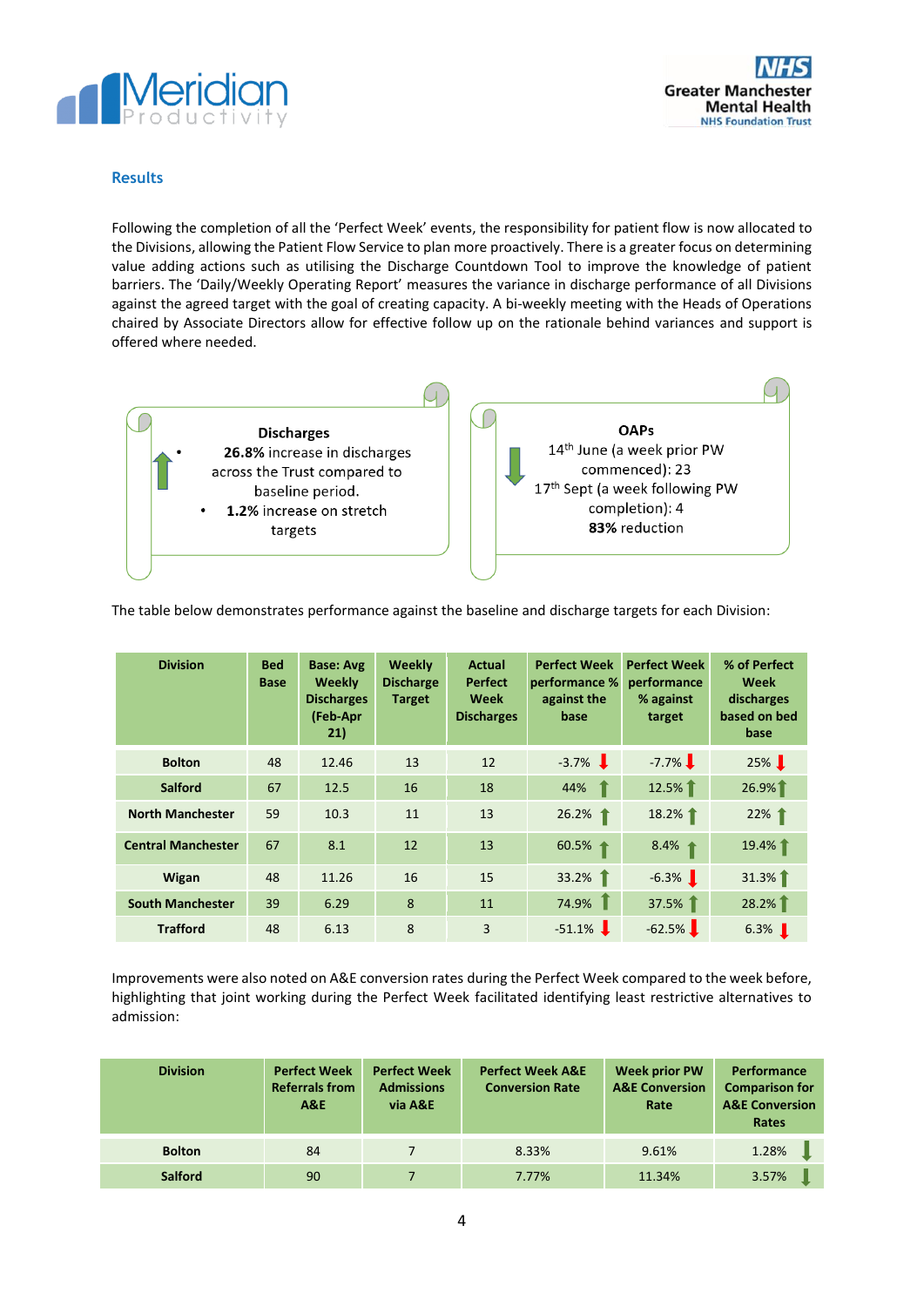



| <b>North Manchester</b>                                | 30 |   | 3.33%  | 15.24% | 11.92% |
|--------------------------------------------------------|----|---|--------|--------|--------|
| <b>Central Manchester</b>                              | 51 | 6 | 10.91% | 13%    | 2.09%  |
| Wigan                                                  | 46 |   | 2.17%  | 5.1%   | 2.93%  |
| <b>South Manchester &amp;</b><br>Trafford <sup>1</sup> | 73 | 4 | 5.5%   | 7.05%  | 1.55%  |

In regards to Length of Stay (Discharged) a comparison is made between the baseline period (Feb-Apr 21) and the last three months (Jun-Aug 21). Although the data below mainly suggest a decrease in Length of Stay, it is expected that for the next few months, monthly averages will increase as a result of discharging patients with extensive Length of Stay:

| <b>Division</b>           | <b>LoS Discharged</b><br>baseline period (Feb-<br>Apr 21) | <b>LoS Discharged last</b><br>3 months (Jun-Aug<br>21) | Performance<br>Comparison |
|---------------------------|-----------------------------------------------------------|--------------------------------------------------------|---------------------------|
| <b>Bolton</b>             | 26.6                                                      | 24.7                                                   | <b>II</b><br>7.14%        |
| <b>Salford</b>            | 31.35                                                     | 31.03                                                  | 1.02%                     |
| <b>North Manchester</b>   | 56.06                                                     | 43.36                                                  | 22.65 %<br>ш              |
| <b>Central Manchester</b> | 59.19                                                     | 56.73                                                  | 4.15%                     |
| Wigan                     | 25.32                                                     | 27.42                                                  | $-8.29%$                  |
| <b>South Manchester</b>   | 59.9                                                      | 36.4                                                   | 39.23%                    |
| <b>Trafford</b>           | 58.5                                                      | 47.1                                                   | 19.48%                    |

Key achievements for each Division are outlined below:

### **BOLTON**

• DTOC patient with 263 LoS has placement agreed by the CCG via the Gold Escalation. • DTOC patient transferred to Rehab 2 weeks earlier following Gold Escalation.

#### **WIGAN**

• 15 discharges with a total LoS of 546 OAPs remained at 0 during the week despite admissions typically being 32% more than discharges.

### **SALFORD**

Long LoS PICU patients identified for transfer, two over 600 days.  $\ddot{\phantom{a}}$ Patient directly moved to nursing home avoiding inpatient admission.

#### **TRAFFORD**

2 Manchester patients with combined LoS of 431 seen outside of panel by the CCG via escalation procedures.

## **NORTH & CENTRAL MANCHESTER**

Discharged 6 patients with a total combined LoS 1700 (4.7 years) and average 282 days each.

#### SOUTH MANCHESTER

• 863 (2.4 years) LoS patient discharged • 38% patient flow on Blake Ward (PICU) during the week.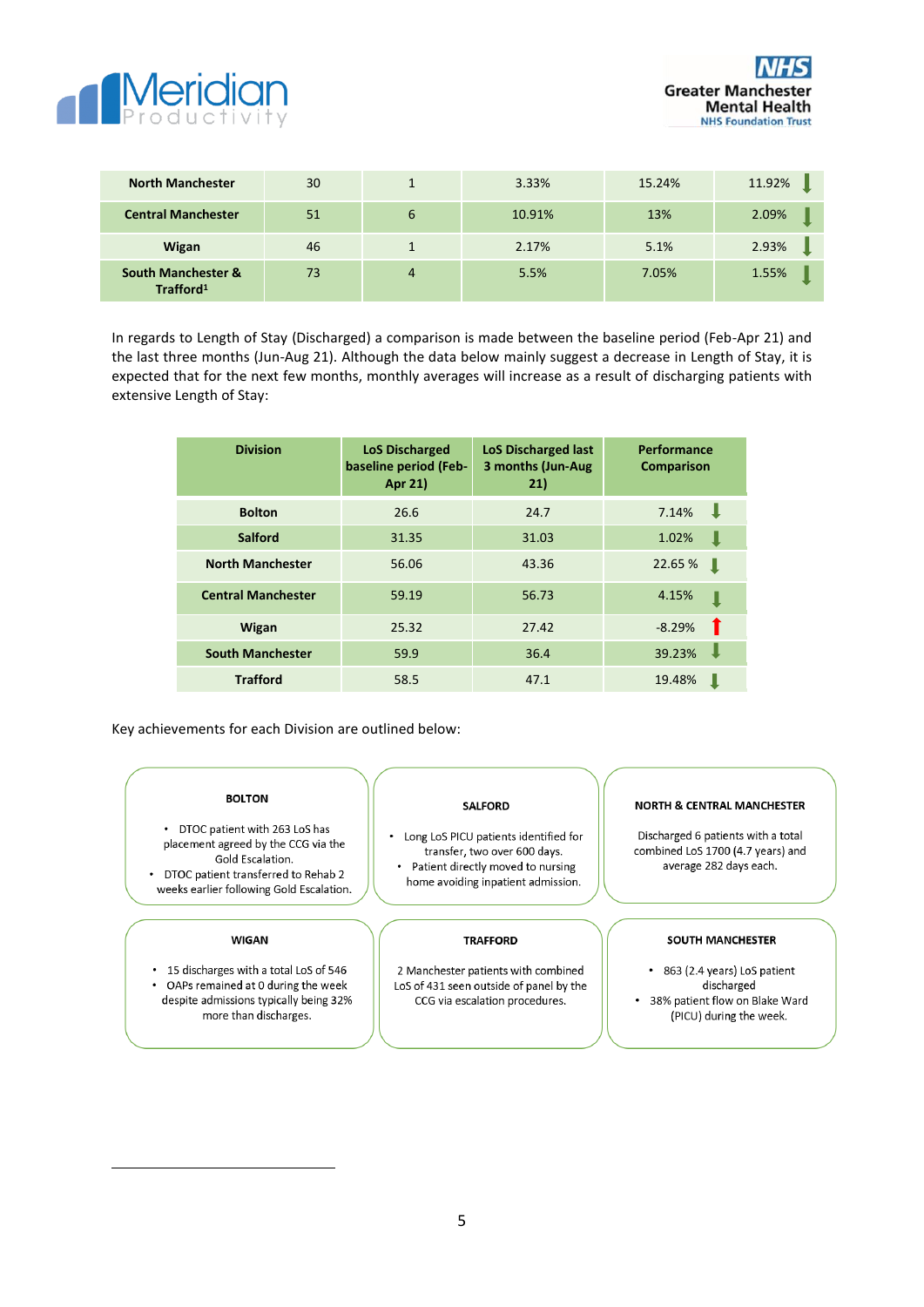



## **Key Learnings**

The Perfect Week was an excellent opportunity to strengthen system wide collaboration and highlighted that every minute of a patient's journey from point of admission should add value towards a safe and timely discharge. It also emphasised the requirement for shared responsibility regarding patient flow and the importance of understanding admission pressures and increased focus on finding the least restrictive alternatives to admission. Furthermore, the Trust has developed a Perfect Week formula for sustaining and delivering patient flow going forwards. Divisions reflected on their Perfect Week and key learnings are summarised below:

| Criteria led discharges are<br>proving effective in freeing up<br>consultant time and progressing<br>discharges notably at weekends                                 | Multiple processes can run in<br>parallel rather than consecutively<br>and rapid escalation of barriers<br>can provide timely resolution.    | Effective MDT working and<br>improved alignment on decision<br>making process between MDT and<br>consultants can assist with patient<br>flow.              |
|---------------------------------------------------------------------------------------------------------------------------------------------------------------------|----------------------------------------------------------------------------------------------------------------------------------------------|------------------------------------------------------------------------------------------------------------------------------------------------------------|
| Input from wider system<br>partners such as commissioners,<br>social workers, housing<br>colleagues, is invaluable and can<br>speed up safe discharge<br>processes. | Resolution of staffing issues<br>especially in the community and<br>availability of Care Coordinators is<br>paramount for good patient flow. | Improved Board Round function<br>with all the right people in<br>attendance can contribute to<br>timely review and escalation of<br>barriers to discharge. |
| Good teamwork at divisional<br>level can assist with goal<br>setting, shifting paradigms and<br>can achieve meaningful change.                                      | Consultant buy-in and<br>involvement in improving patient<br>flow is key in sustaining positive<br>change.                                   | Effective flow supports PICU<br>wards to step down patients,<br>enabling operation within bed<br>capacity and making the service<br>more responsive        |

# **Patient, Staff and Carer Feedback**

Divisions were asked to gather feedback from patient, carer and staff perspective on the Perfect Week. Below are some quotes taken from the Patient Service User Feedback Surveys, but also from direct conversations with our patients and carers:



GMMH staff found the overall experience very productive and rewarding; teamwork, collaboration with external partners, overcoming barriers and working on solutions were some of the key highlights. Some staff also voiced their confusion about what was expected of them prior to the Perfect Week events and the need for more time to plan ahead.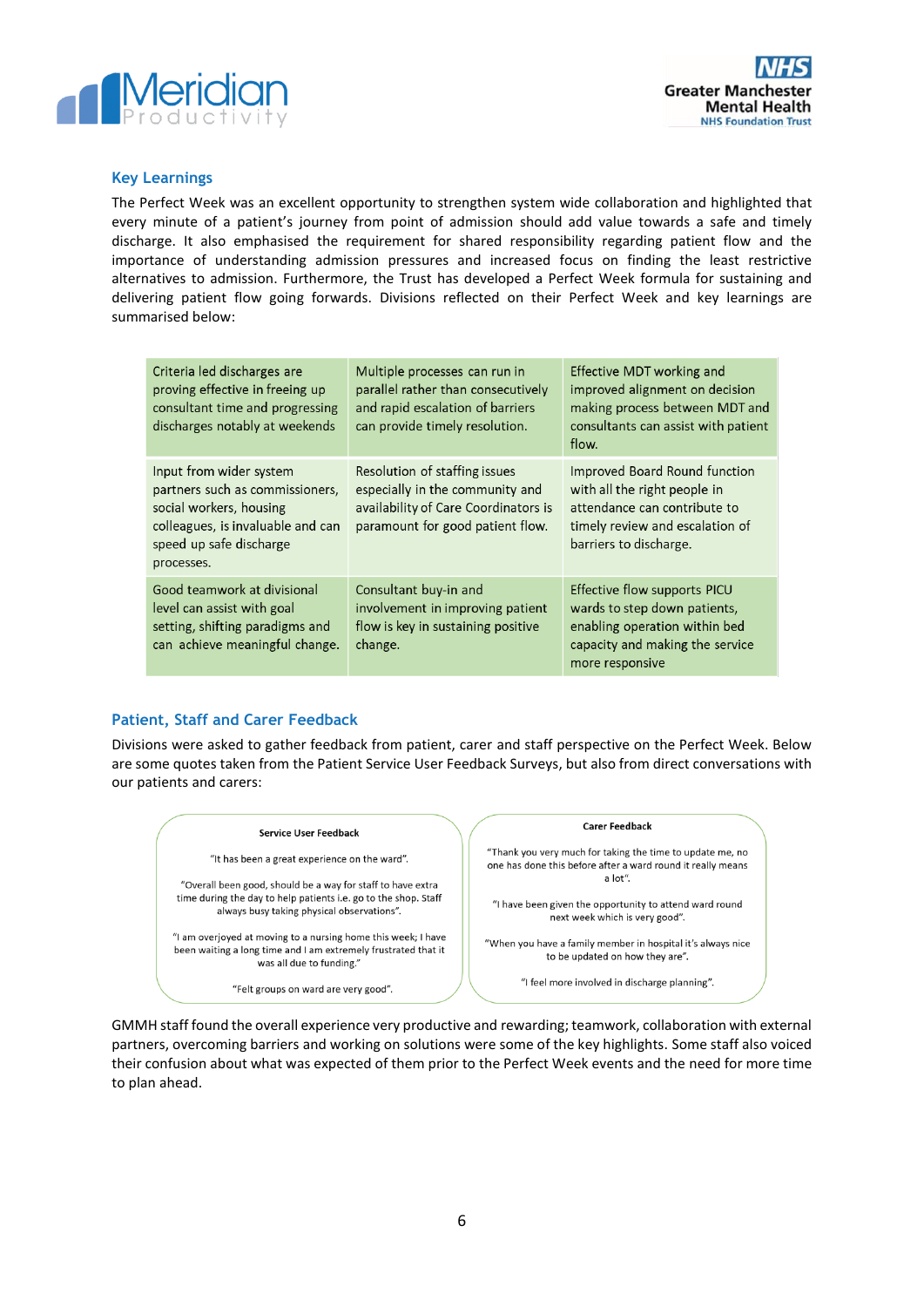



#### **Staff Feedback**

"Marvellous what we've been able to achieve together. The combination of looking at how we support those presenting in A&E and those requiring discharge has been a right treat. All involved have been positive, pragmatic, and engaged. It's been a really positive experience."

"It was refreshing to see so many teams work together to formulate a plan that upheld the values of being least-restrictive and person-centred".

"Would I do it again? Yes. It works really well".

"We've really needed it. We've had patients stuck here for weeks and weeks and weeks. Now, we only have acute patients."

"Excellent opportunity to instigate change ideas. Brilliant way of involving all the staff. Would do more planning the week before".

"Thank you to everyone it's been teamwork! I have done these perfect events before and this one was definitely well organised and structured!"

"The Perfect Week moves things along more quickly which is beneficial to the patients/service users experience of health services" "Staff have found it so fruitful to be supported, it's in our gift to make it happen. Now we need to continue to escalate quickly."

Positive feedback was also received from our wider partners:

#### **Wider Partners Feedback**

"There has been some amazing work this week!"

"Absolutely wonderful- well done to you all!"

"Thank you, some really fantastic achievements this week! Looking at this from the outside, I must say staff have been relentlessly focused on trying to move people on. Well done to all!"

## **Sustainability**

Sustaining the changes implemented during the Perfect Week events has been a key priority from the beginning of this programme and one of the biggest challenges. Sustaining positive outcomes from the Perfect Week will also be supported from work undertaken through the other HPP Workstreams. Following the NHS Sustainability Model, work around the 10 factors relating to process, staff and organisational issues is under continuous development. A consultation session with Trust Innovation Group from Cumbria, Northumberland, Tyne and Wear NHS Foundation Trust, an exemplar leader in QI in Mental Health, supported the use of the NHS Sustainability Model in order to sustain and spread positive changes.

The Sustainability Model, suggests closely working with the following 10 factors in order to sustain change: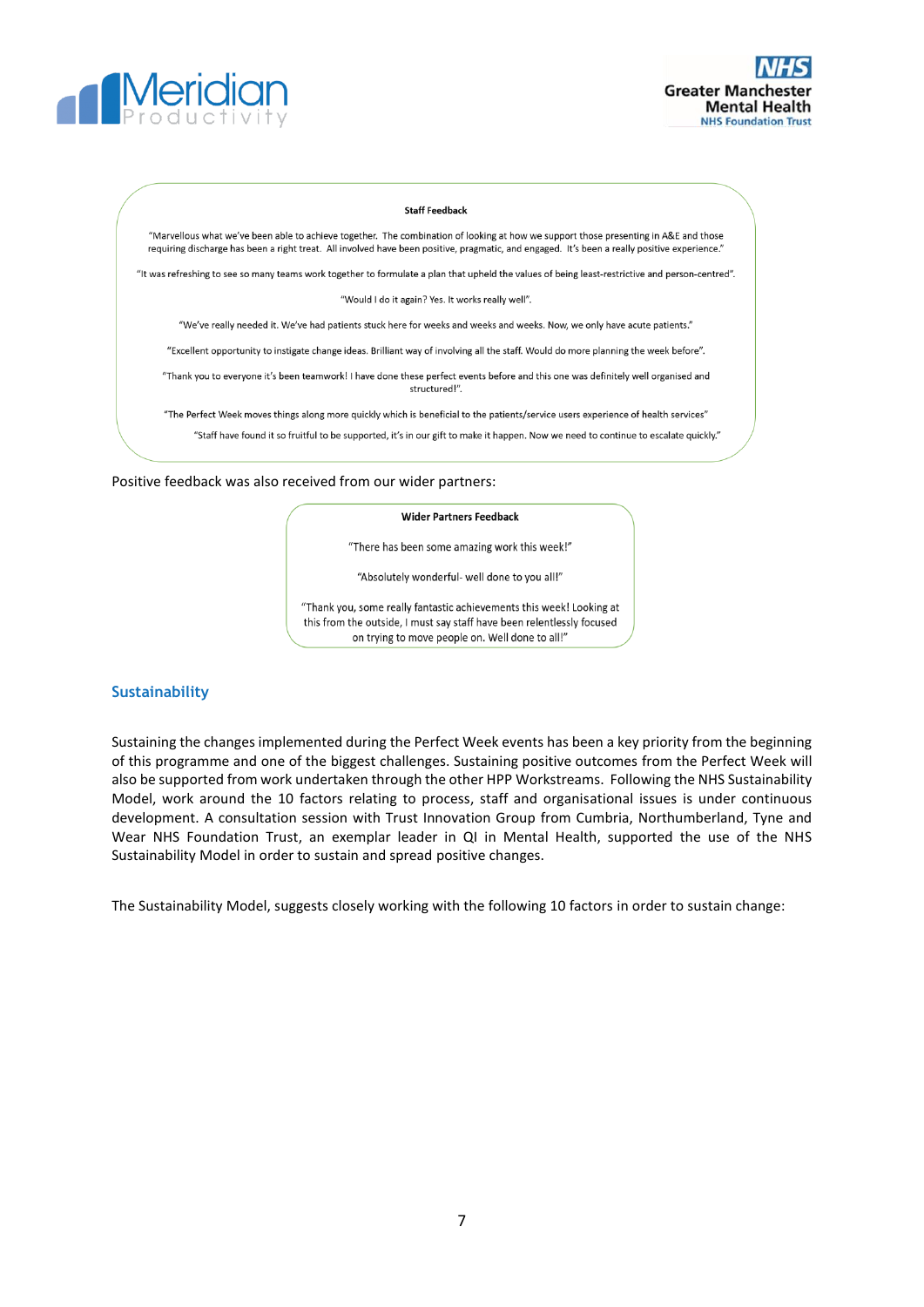





It is acknowledged that Divisions need to continue testing and adapting key change ideas according to their needs, whilst monitoring performance against the outlined targets and supported by weekly sustainment meetings.

A 'Perfect Week' Change Package is being developed following the Perfect Week events. Most importantly, continuous work on demonstrating the benefits of managing Patient Flow following improved ways of working is a priority to ensure engagement and commitment from our senior leaders, consultants and frontline staff.

Business Intelligence and IM&T are closely collaborating with the Healthier Patient Pathways Group in order to assist with innovative reporting and recording mechanisms. Furthermore, discharge targets for each Division will be reviewed in quarterly basis, in order to reflect CCG demands for inpatient admissions, and at the same time the aim still remains to have zero reportable OAPs and Length of Stay below the 32 national average.

## **Summary**

The Perfect Week provided an opportunity to trial new ideas and also learn about the challenges that affect patient flow. It also demonstrated how bringing people together and engaging with the wider system can achieve great things.

An overall increase of 26.8% on discharges against the baseline period and an 83% reduction on reportable OAPs was achieved across the Trust. Sustainability is key in maintaining positive changes on patient flow and Divisions are closely collaborating with the Healthier Patient Pathways Group, Business Intelligence and IM&T in order to provide a robust framework for continuation of successful outcomes.

The GMMH COVID Recovery Board are asked to note the outcome of this very successful project, and support, where required the next steps, associated with sustaining the gains from the GMMH Perfect Week and outcomes and potential development of further 'mini perfect events' that help to sustain patient flow, excellence in care and support and further the Trust's improvement.